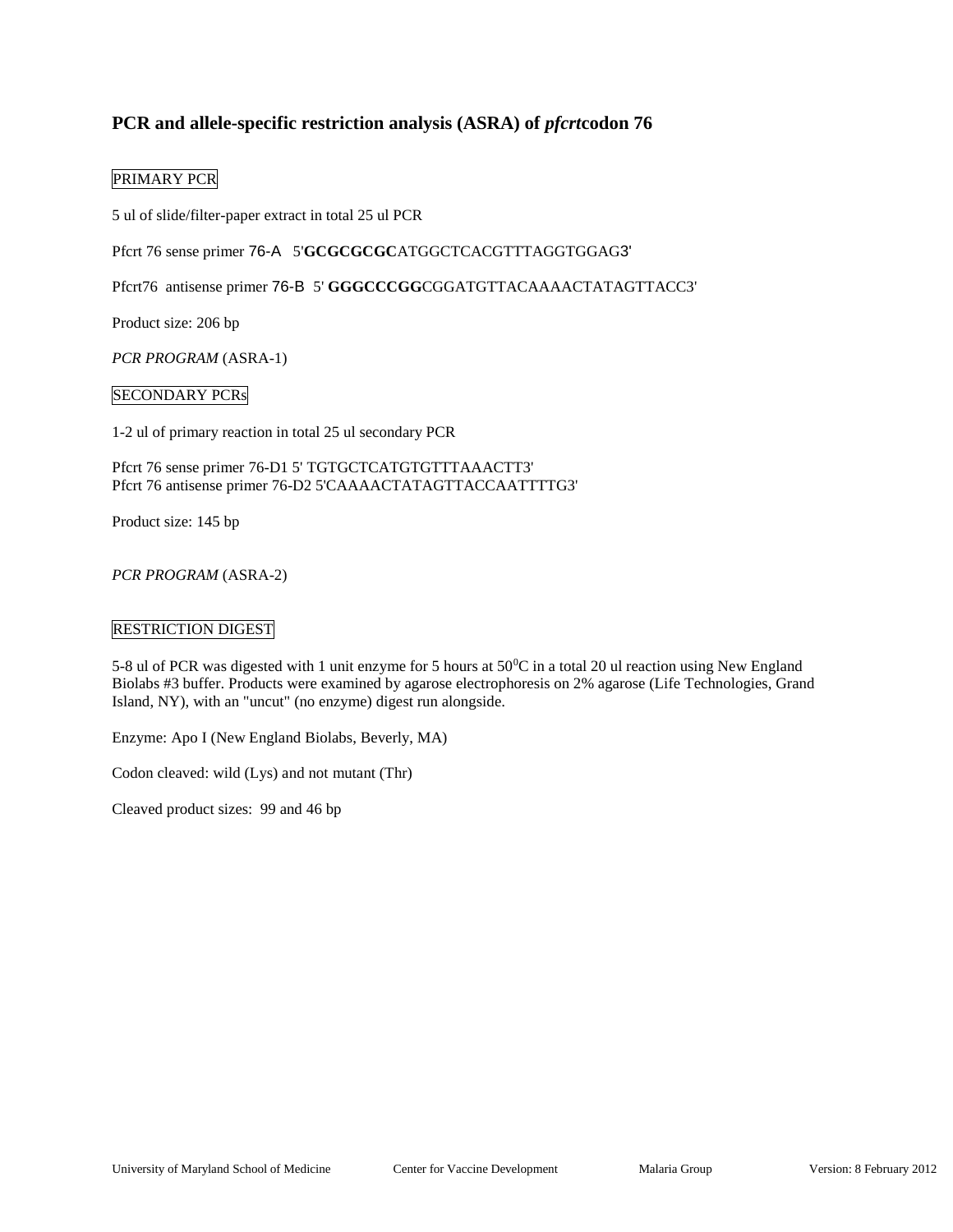# **PCR and allele-specific restriction analysis (ASRA) of** *pfcrt***codons 72, 74 and 75**

# PRIMARY PCR

Same as for *pfcrt* 76

# SECONDARY PCRs

For 72 codon

0.2 ul of primary reaction in total 25 ul secondary PCR (note: more primary inoculate will result in nonspecific bands)

# CRT72MS 5'TTTATATTTTAAGTATTATTTATTTAAGTG**G**A3'

# 76-D2 5'CAAAACTATAGTTACCAATTTTG3'

Product size: 93 bp

For 74 and 75 codons

0.2 ul of primary reaction in total 25 ul secondary PCR (note: more primary inoculate will result in nonspecific bands)

# CRT745MS TAAGTATTATTTATTTAAGTGTATGTGT**C**AT

### 76-D2 5'CAAAACTATAGTTACCAATTTTG3'

Product size: 84 bp

*PCR PROGRAM* (7245) Primary Denaturing: 95<sup>0</sup>C,5 min Denaturing:  $92^0C$ , 30 sec Annealing:  $42^0C$ , 20 sec Extension: 65<sup>0</sup>C, 20 sec Cycles: 20-30 Final Extension: 72<sup>0</sup>C, 15 min

### RESTRICTION DIGESTS

72 codon

#### 72 codon

5-8 ul of CRT72MS/76-D2 PCR was digested with 1 unit enzyme overnight at  $37^{\circ}$ C in a total 20 ul reaction using New England Biolabs #4 buffer. Products were examined by agarose electrophoresis on 2% agarose (Life Technologies, Grand Island, NY), with an "uncut" (no enzyme) digest run alongside.